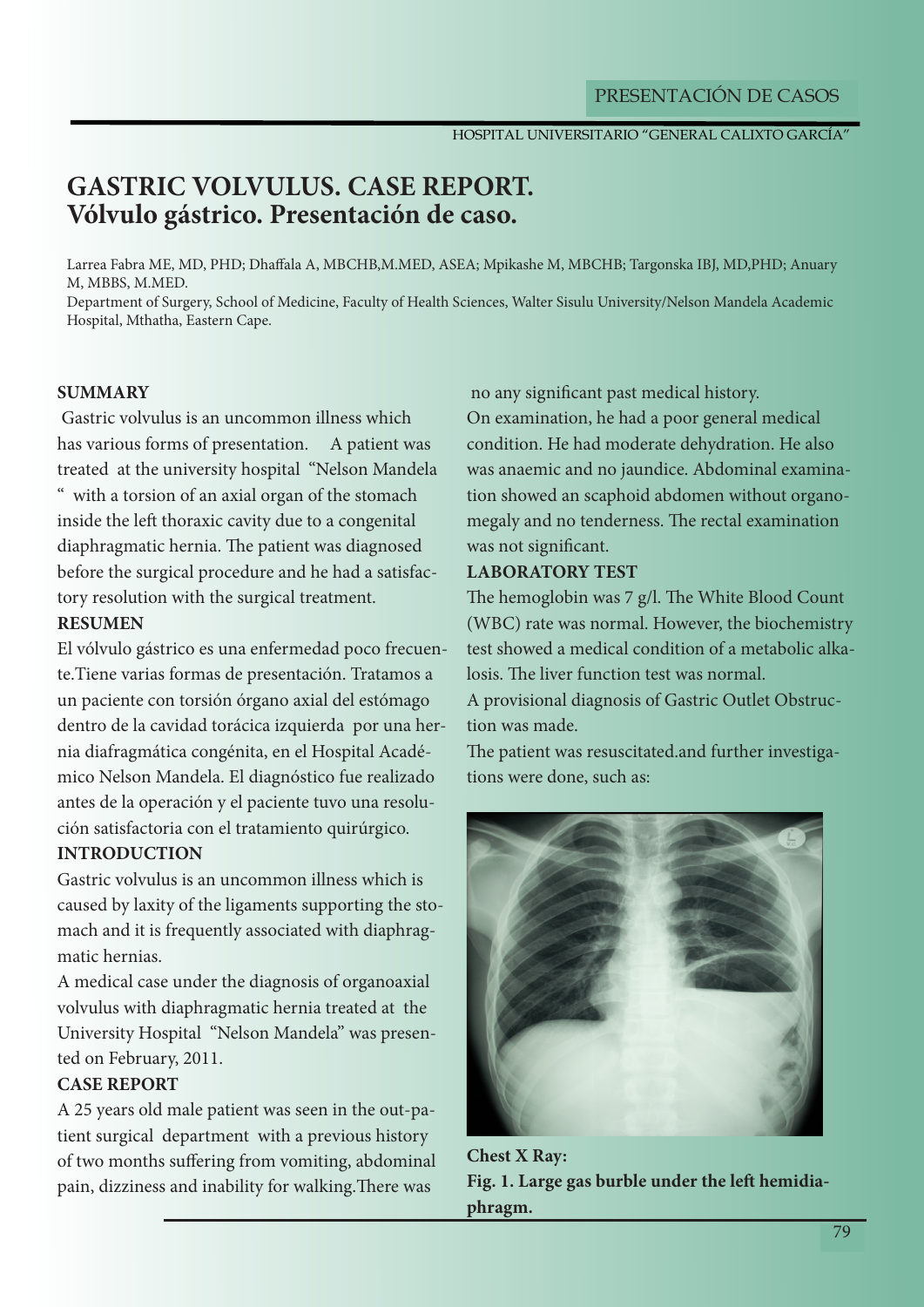Also, a Barium Meal test was done on 10/02/11. Barium Meal was done 10/02/11.



**Fig 2: the stomach is everted and rotated to the contra lateral side.**

The patient was carried out an Exploratory Laparotomy on 07/03/11. There was an abnormality in the left hemia diaphragm (8 x8 cm) (Fig. 3,4). The stomach was herniated inside the left thoracic cavity along the abnormality detected and it was twisted with an organoaxial rotation. Fifty percent (50%) of the transverse colon included the splenic flexure was herniated inside the thoracic cavity.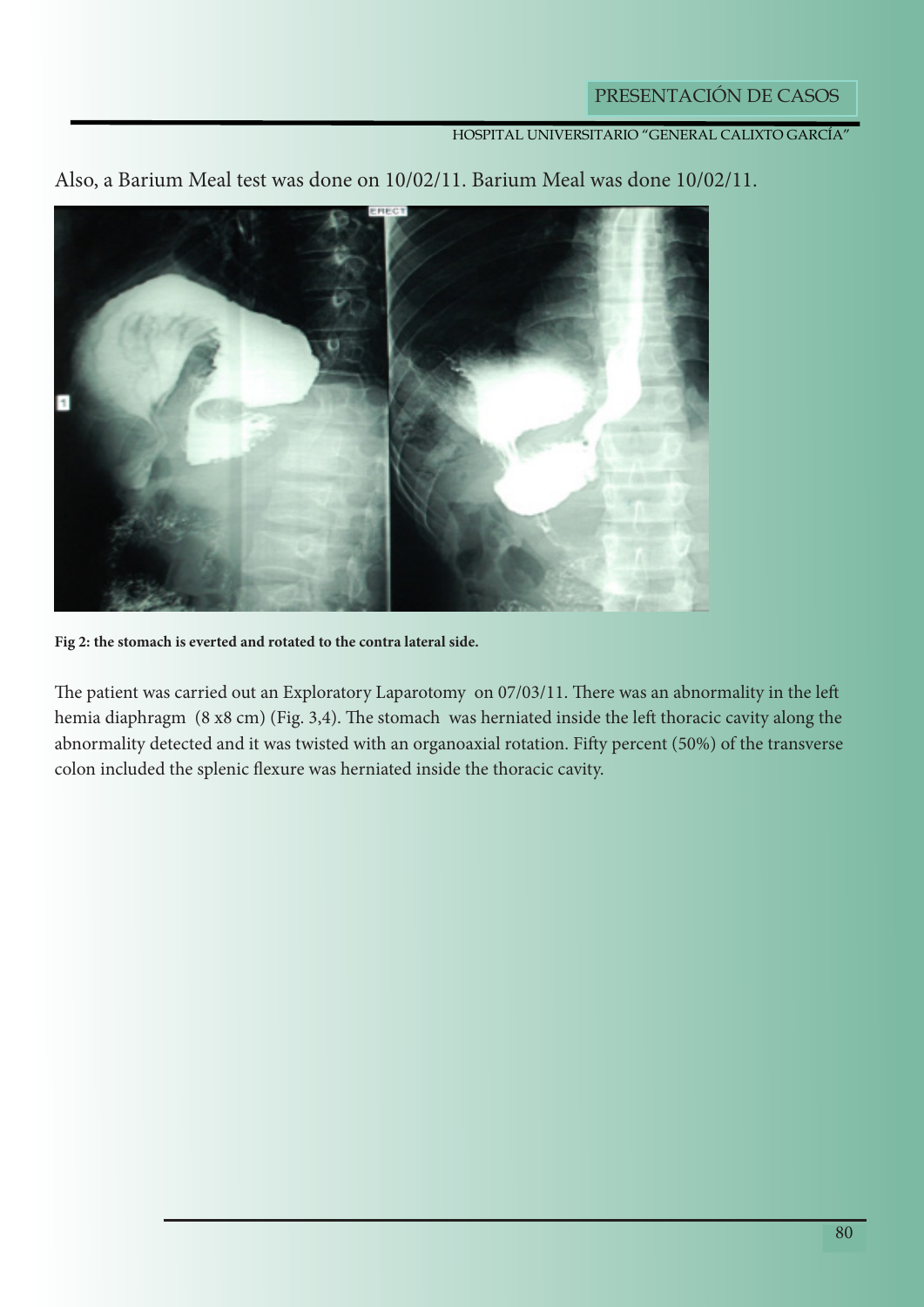# PRESENTACIÓN DE CASOS

# HOSPITAL UNIVERSITARIO "GENERAL CALIXTO GARCÍA"



#### **Fig. 3**

The procedure carried out was:

a) Reduction of the transverse colon to the abdominal cavity.

b) Reduction of the stomach to the abdominal cavity. (Fig.4)

c) Derotation of the stomach.

- d) Gastrostomy using the Stamm technique.(Fig.5)
- e) Repairing of the diaphragmatic abnormality.

f) Chest tube insertion.

(Fig.5)

g) Abdominal drainage was put in the left sub diaphragmatic space.

The postoperative phase was an uneventful.



**Fig. 4**



**Fig 5**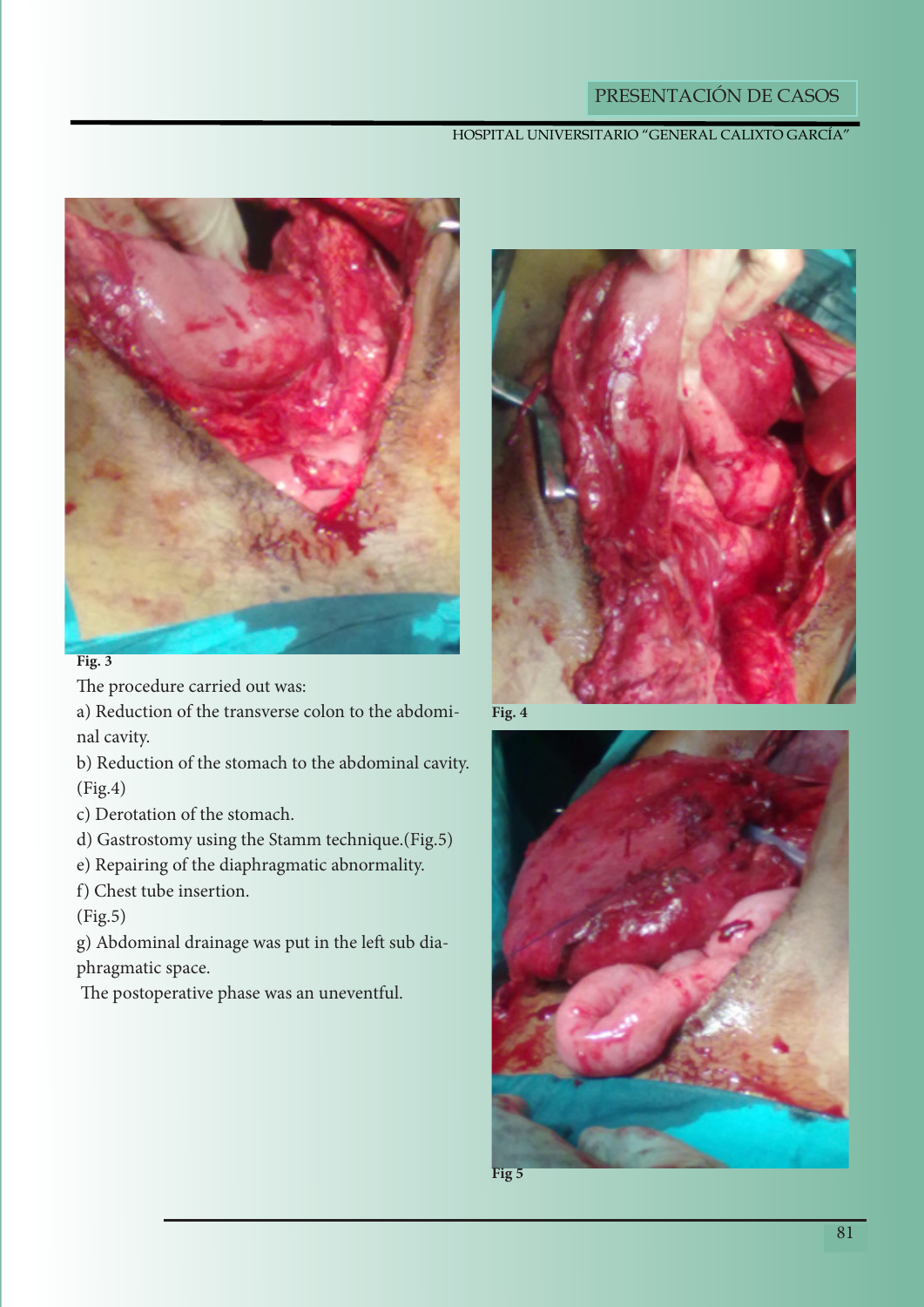

Postoperative chest X-ray (second day): **Fig. 6. It shows an small blurry in the left base of the thoracic cavity. The Intercostal drainage (ICD) was removed on the fith day.**

The Barium Meal test was carried out on the seventh day.



**Fig. 7. The stomach was seen in a normal position.**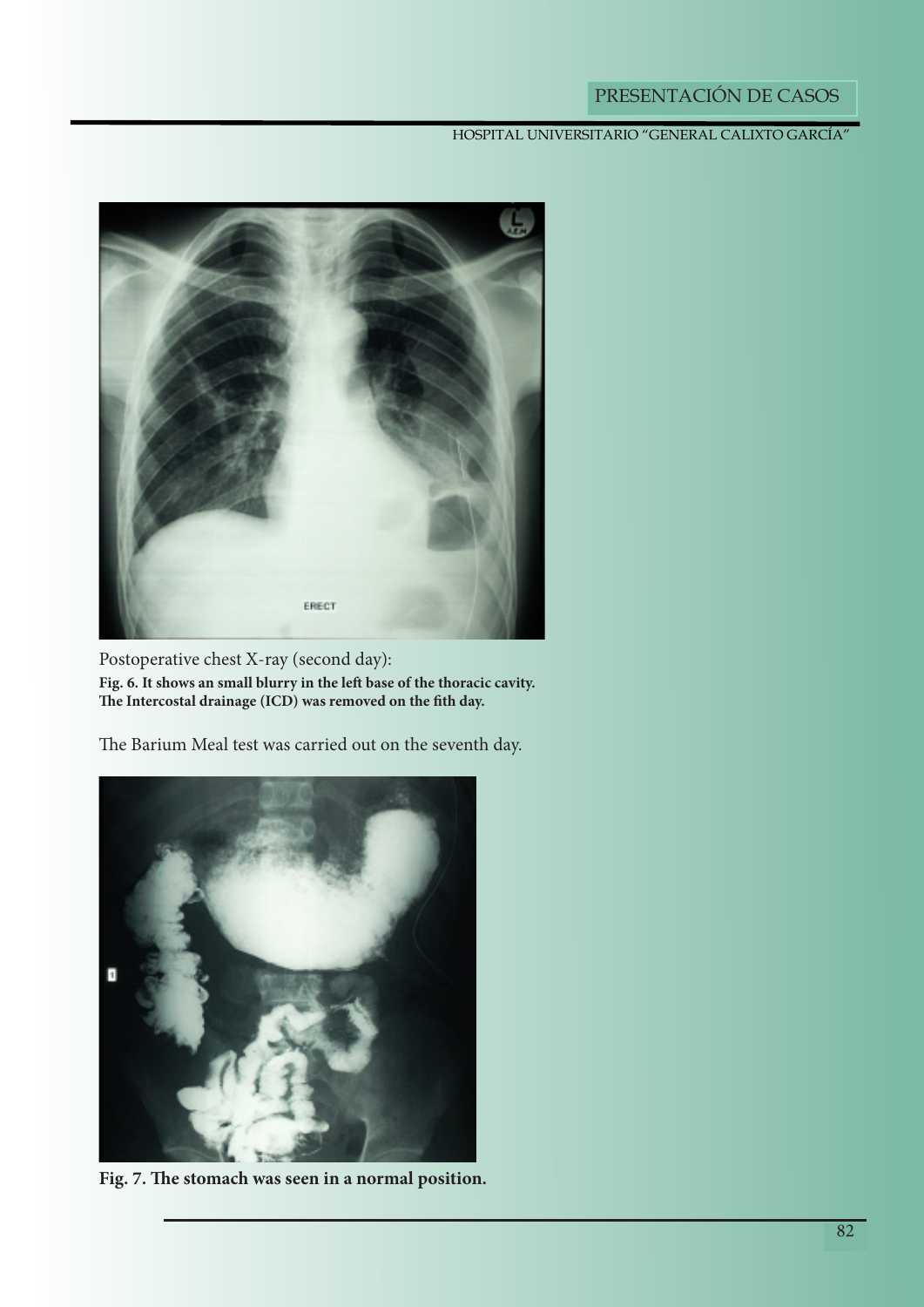There were no complications. The Gastrostomy tube was removed on the 20th day postoperative.



**Fig 8 Chest X-Ray before discharge was normal.**

#### **DISCUSSION**

There are three types of gastric volvulus: (1, 2)

a) Organoaxial volvulus is a rotation around the cardiopyloric line, a line drawn along the length of the stomach between the cardia and pylorus.

b) Mesentericoaxial volvulus occurs around a perpendicular line to the cardiopyloric line.

c) The combination of these two types.

The treatment is surgical, and it includes reduction of the torsion and fixation of the stomach. In humans. A twisting of the stomach may result in an obstruction and impairment of the blood supply to the organ. It can occur in paraesophageal hernia and occasionally in eventration of the organoaxial diaphragm.(3, 4). The chronic type of gastric volvulus is not frequently recognized early in the onset of this medical problem because the clinical presentation is not specific.

Others authors reported that gastric volvulus associated with congenital diaphragmatic hernia is an unusual surgical emergency (5-8).

#### **CONCLUSIONS**

Diagnosis of Gastric Volvulus is difficult and some time confusing and it is unfrequently made at the time of laparotomy.

#### **REFERENCES**

1) Lee JS; Park JW; Sohn JW; Kim KC; Hwang SG; Park PW; Rim KS; Kim HJ. Organo-axial volvulus